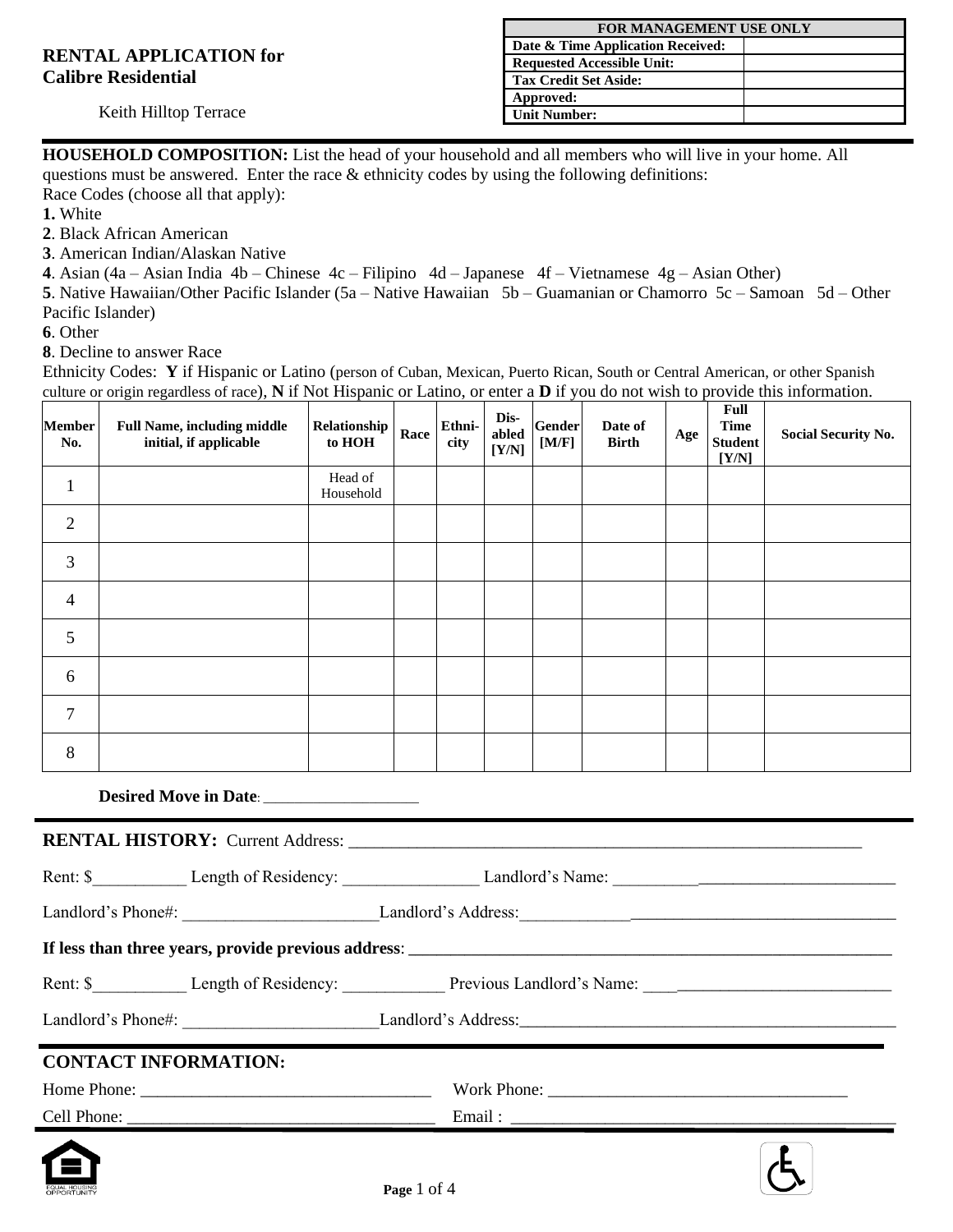**ANNUAL INCOME:** For each type of income that your household receives or expects to receive, enter the gross amount of income you anticipate receiving from each source during the next 12 months:

| of income you anticipate receiving from each source during the next 12 months:                                                   |                                    |                                                          |                              |                               |                                  |
|----------------------------------------------------------------------------------------------------------------------------------|------------------------------------|----------------------------------------------------------|------------------------------|-------------------------------|----------------------------------|
| <b>SOURCE</b>                                                                                                                    | <b>HOH</b>                         | <b>CO-HEAD OR</b><br><b>OTHER</b><br><b>ADULT</b>        | <b>OTHER</b><br><b>ADULT</b> | <b>OTHER</b><br><b>ADULT</b>  | <b>HOUSEHOLD</b><br><b>TOTAL</b> |
| <b>Gross Salary including any</b><br><b>Overtime Pay</b>                                                                         |                                    |                                                          |                              |                               |                                  |
| <b>Commissions/Tips/Bonuses/Fees</b>                                                                                             |                                    |                                                          |                              |                               |                                  |
| <b>Alimony/Child Support</b>                                                                                                     |                                    |                                                          |                              |                               |                                  |
| <b>TANF</b>                                                                                                                      |                                    |                                                          |                              |                               |                                  |
| <b>SSP</b>                                                                                                                       |                                    |                                                          |                              |                               |                                  |
| <b>Social Security</b>                                                                                                           |                                    |                                                          |                              |                               |                                  |
| <b>SSI</b>                                                                                                                       |                                    |                                                          |                              |                               |                                  |
| Pensions/Retirement Funds, etc.                                                                                                  |                                    |                                                          |                              |                               |                                  |
| <b>Unemployment Benefits</b>                                                                                                     |                                    |                                                          |                              |                               |                                  |
| <b>Worker's Compensation/Disability</b>                                                                                          |                                    |                                                          |                              |                               |                                  |
| <b>Student Financial Assistance</b>                                                                                              |                                    |                                                          |                              |                               |                                  |
| <b>Income from Business</b>                                                                                                      |                                    |                                                          |                              |                               |                                  |
| <b>Recurring Income or Gifts</b>                                                                                                 |                                    |                                                          |                              |                               |                                  |
| Other:                                                                                                                           |                                    |                                                          |                              |                               |                                  |
|                                                                                                                                  |                                    |                                                          |                              | <b>TOTAL:</b>                 |                                  |
| <b>EMPLOYMENT:</b><br>HEAD OF HOUSEHOLD: [ ] I am not employed at this time.                                                     |                                    |                                                          |                              |                               |                                  |
| Current Employer:                                                                                                                |                                    |                                                          |                              |                               |                                  |
| Address:                                                                                                                         |                                    | $\frac{1}{2}$ Phone:                                     |                              | Fax: $\overline{\phantom{a}}$ |                                  |
|                                                                                                                                  |                                    | (check one) Hour _____ Week _____ Month _____ Year _____ |                              |                               |                                  |
| Hours Worked Per Week: __________ Tips or Commissions per Week: \$__________ Annual Bonus: \$______________                      |                                    |                                                          |                              |                               |                                  |
| Do you anticipate an increase within the next 12 months? [ ] Yes [ ] No If Yes, When How much?<br>Do you have more than one job? | $[$ ] Yes<br>$\lceil \; \rceil$ No |                                                          |                              |                               |                                  |
| CO-APPLICANT OR OTHER ADULT MEMBER: [ ] I am not employed at this time.                                                          |                                    |                                                          |                              |                               |                                  |
| Current Employer                                                                                                                 |                                    | $Position+$                                              |                              | Supervisor <sup>.</sup>       |                                  |

| Current Employer: | Position: |             |      |      | Supervisor: |      |  |
|-------------------|-----------|-------------|------|------|-------------|------|--|
| Address:          |           | Phone:      |      |      | Fax:        |      |  |
| Current Wages: \$ | per:      | (check one) | Hour | Week | Month       | Year |  |

Hours Worked Per Week: \_\_\_\_\_\_\_\_\_\_\_ Tips or Commissions Per Week: \$\_\_\_\_\_\_\_\_\_\_\_\_ Annual Bonus: \$\_\_\_\_\_ Do you anticipate an increase within the next 12 months? [ ] Yes [ ] No If Yes, When\_\_\_\_\_\_\_\_ How much?\_\_\_\_\_\_\_\_

**Do you have more than one job?** [ ] Yes [ ] No

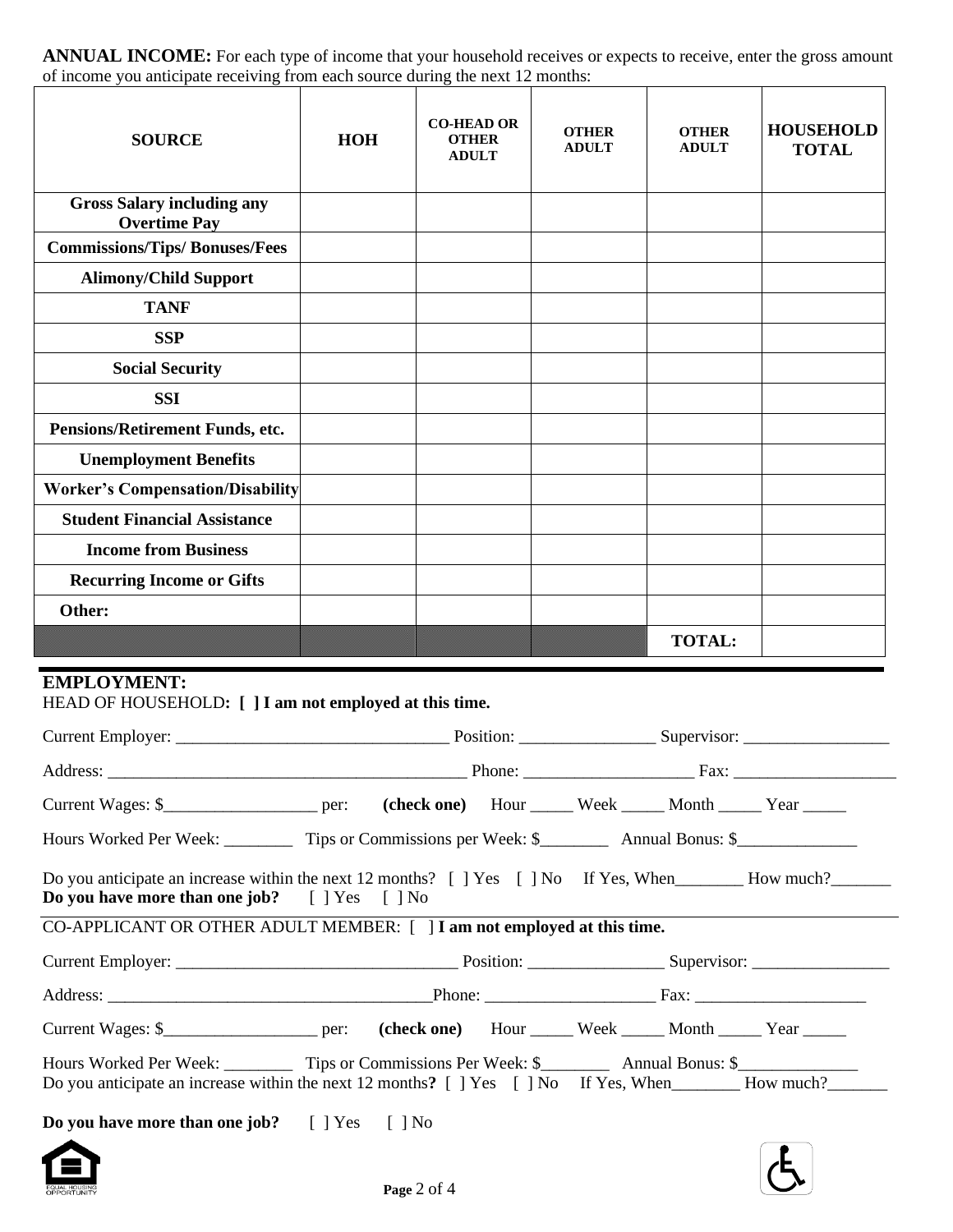Does any member of your household who is not now working, expect to work for any period during the next twelve months?  $[ ] Yes [ ] No [ ] N/A - All adults currently work.$ 

**ASSETS:** Assets include cash (wherever held), all bank accounts, stocks, bonds, money market accounts, IRA's, annuities, retirement/pension funds, 401K's, 403B's, cash value of whole or universal life insurance policies, equity in real estate or capital investments, items held as an investment, (jewelry, art, coin or stamp collections, etc), etc. You must also include the value of any assets disposed of in the past 24 months for less than fair market value.

| <b>ASSETS</b>                               | <b>CASH VALUE</b> | <b>INCOME FROM</b><br><b>ASSETS</b> | <b>NAME OF FINANCIAL</b><br><b>INSTITUTE</b> | <b>ACCOUNT</b><br><b>NUMBER</b> |
|---------------------------------------------|-------------------|-------------------------------------|----------------------------------------------|---------------------------------|
| <b>Checking Account</b>                     |                   |                                     |                                              |                                 |
| <b>Savings</b>                              |                   |                                     |                                              |                                 |
| <b>Certificate of Deposit</b>               |                   |                                     |                                              |                                 |
| <b>Mutual Funds/</b><br><b>Stocks/Bonds</b> |                   |                                     |                                              |                                 |
| 401K/IRA/Other<br><b>Retirement Account</b> |                   |                                     |                                              |                                 |
| <b>Real Estate</b>                          |                   |                                     |                                              |                                 |
| <b>Life Insurance</b>                       |                   |                                     |                                              |                                 |
| <b>Savings Bonds</b>                        |                   |                                     |                                              |                                 |
| <b>Other</b>                                |                   |                                     |                                              |                                 |
| <b>TOTAL:</b>                               |                   |                                     |                                              |                                 |

[ ] **I/We have no assets at this time**.

**Have you disposed of any assets at less than fair market value within the last 24 months?** [ ] Yes [ ] No

|                    | Do you or any other household member currently have a pet? $\left[ \begin{array}{cc} \end{array} \right]$ Yes $\left[ \begin{array}{cc} \end{array} \right]$ No |  |
|--------------------|-----------------------------------------------------------------------------------------------------------------------------------------------------------------|--|
| If Yes, What type: | How many:                                                                                                                                                       |  |

| Have eviction charges ever been filed against you at a District Magistrate's office for nonpayment                  |            |                      |
|---------------------------------------------------------------------------------------------------------------------|------------|----------------------|
| and/or late payment of rent to your landlord or for any other reason?                                               | 1 Yes      | $\Box$ No            |
| Have you or any other household member or person you wish to reside with you ever been convicted                    |            |                      |
| of a crime? (Omit only minor Traffic Violations; DUI is considered a crime.)                                        | $\Box$ Yes | $\Box$ No            |
| Have you or any other household member or person you wish to reside with you been released from                     |            |                      |
| jail in the past five (5) years?                                                                                    | $\Box$ Yes | $\lceil \ \rceil$ No |
| Are you or any other household member a SDN or other Block Person designated by the U.S. government as a person who |            |                      |

Are you or any other household member a SDN or other Block Person designated by the U.S. government as a person who commits or supports terrorism or is involved in international narcotics trafficking? [ ] Yes [ ] No

Are there any special housing needs or reasonable accommodations, (Examples; a unit for mobility impaired, visually impaired or hearing impaired person, a live-in aide, etc.), that the household will require to meet the needs of a disabled family member? **[ ] Yes [ ] No**. **If Yes**, please list: \_\_\_\_\_\_\_\_\_\_\_\_\_\_\_\_\_\_\_\_\_\_\_\_\_\_\_\_\_\_\_\_\_\_\_\_\_\_\_\_\_\_\_\_\_\_\_\_\_\_\_